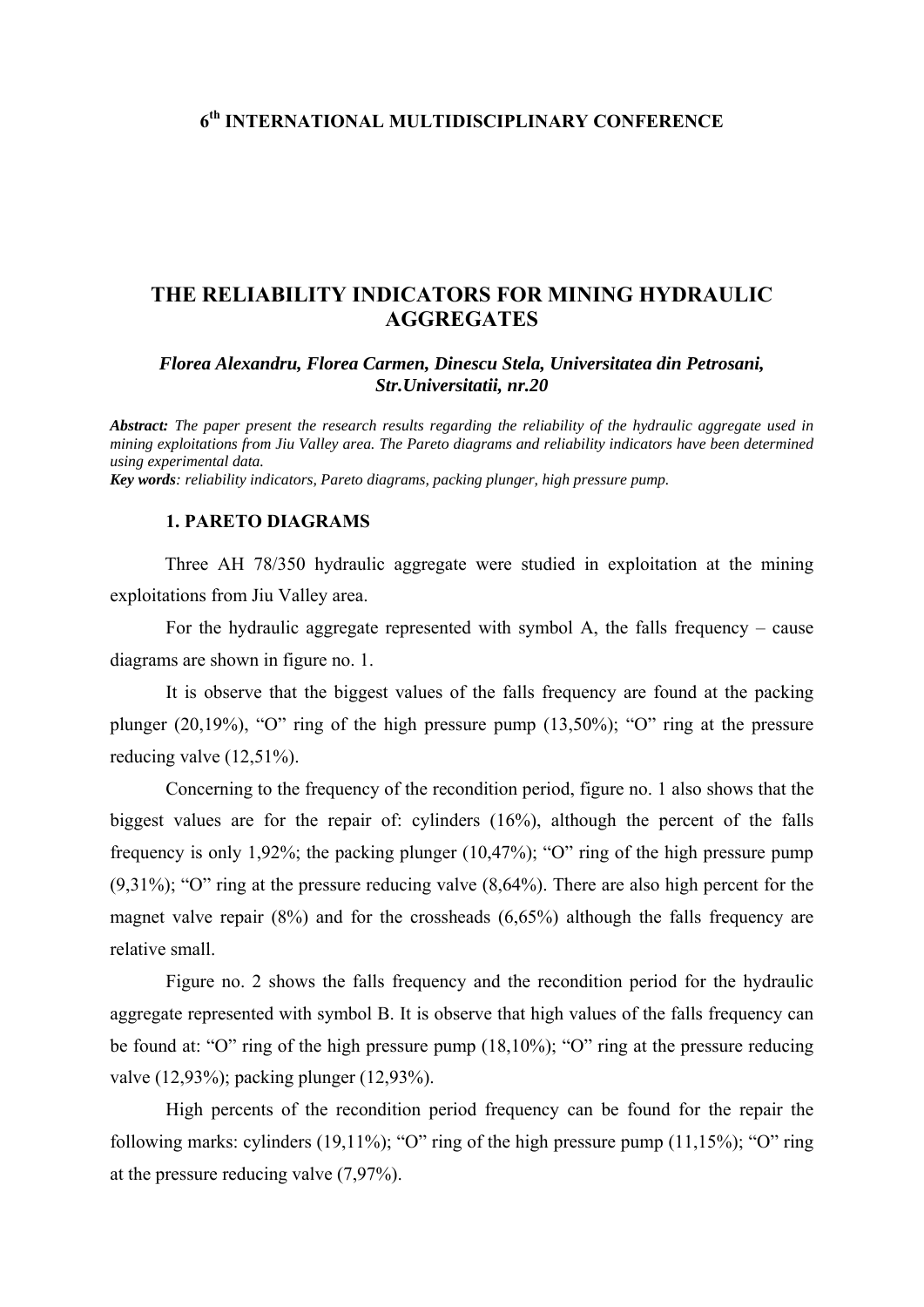

**Fig. 1** *Pareto diagram to the falls frequency*  $f_i$  *and the recondition period*  $p_i$  *for the hydraulic aggregate AH-78/350 represented with symbol A*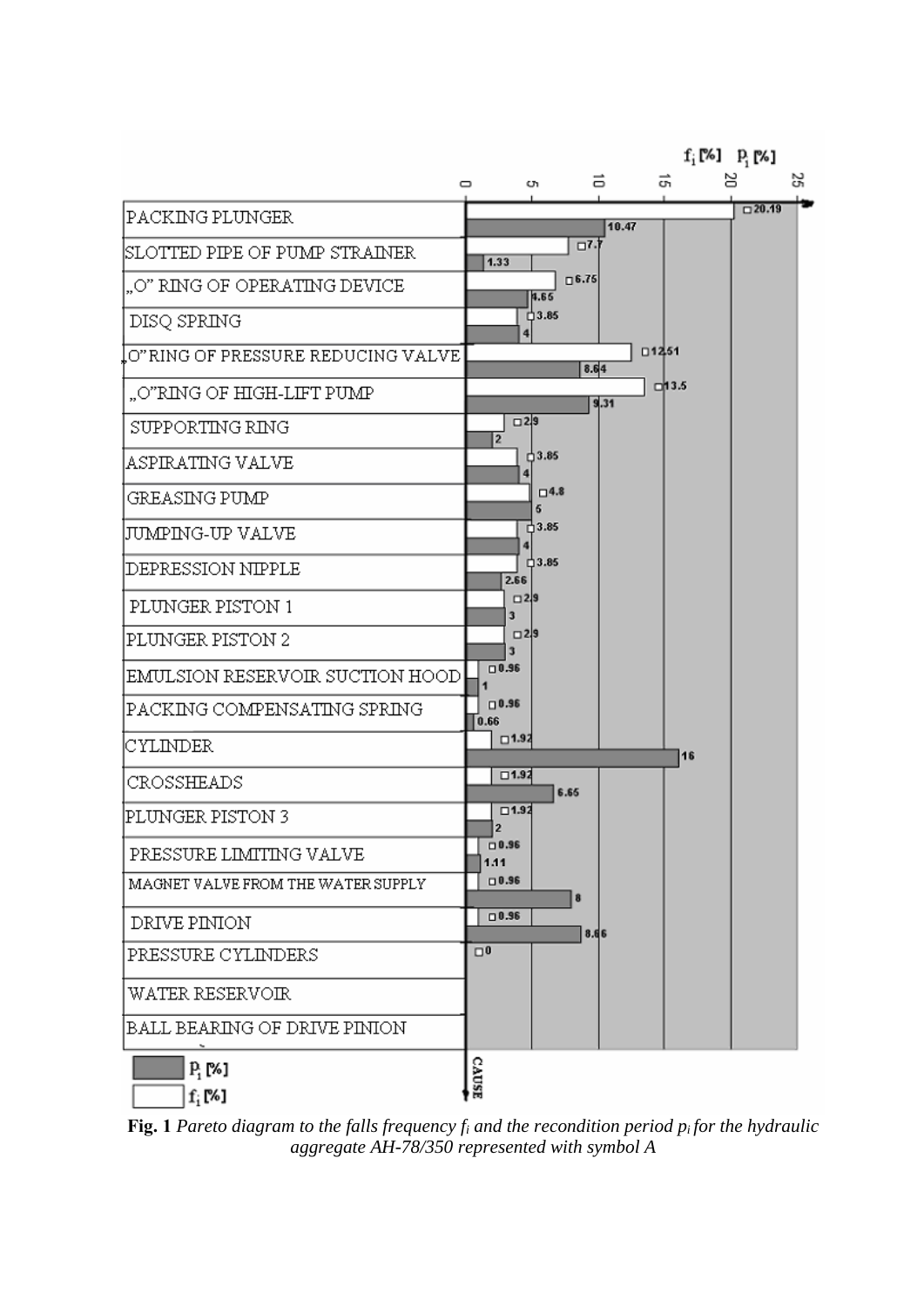

**Fig. 2.** Pareto diagram to the falls frequency  $f_i$  and the recondition period  $p_i$  for the *hydraulic aggregate AH-78/350 represented with symbol B*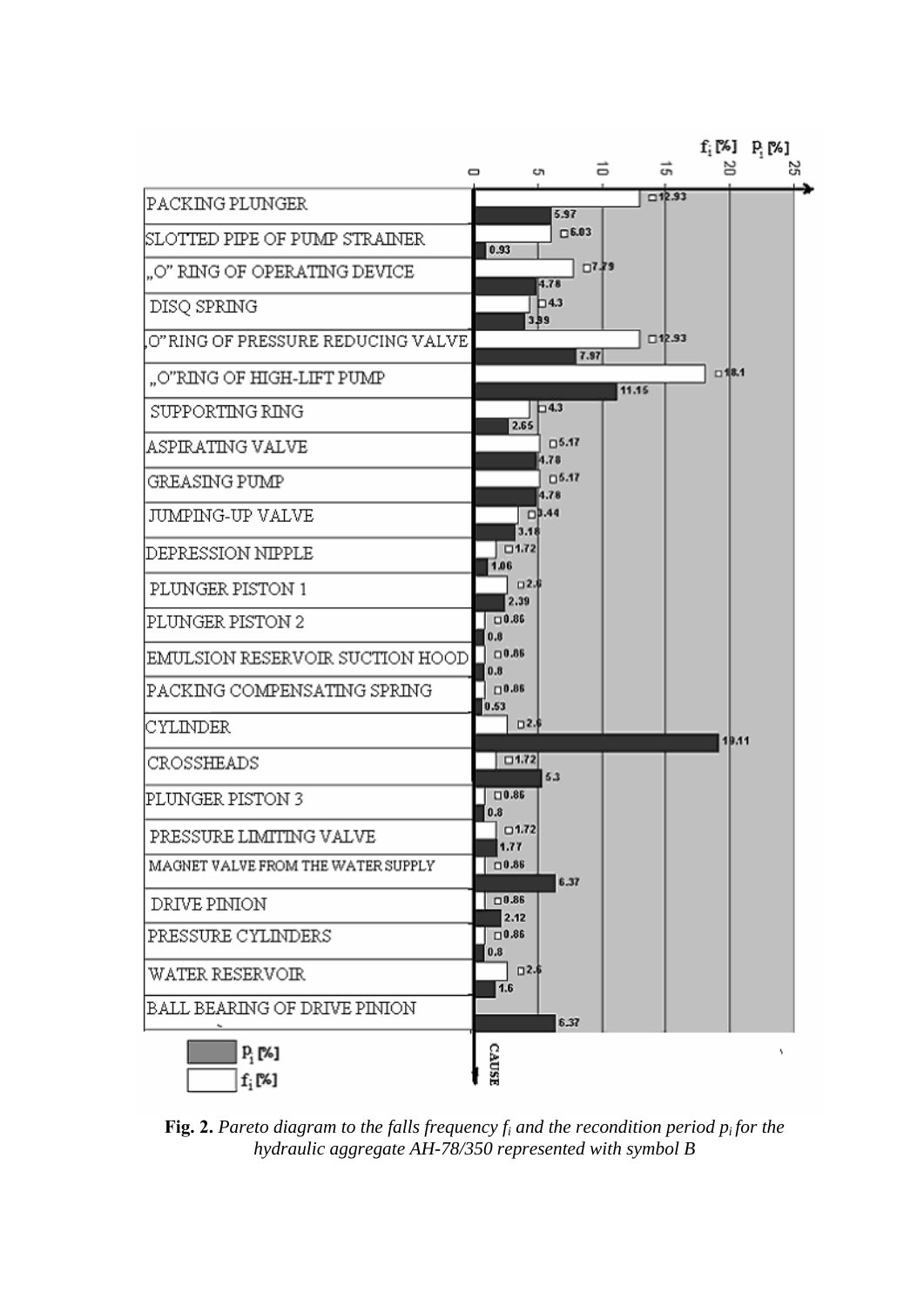

**Fig. 3.** *Pareto diagram to the falls frequency fi and the recondition period pi for the hydraulic aggregate AH-78/350 represented with symbol C*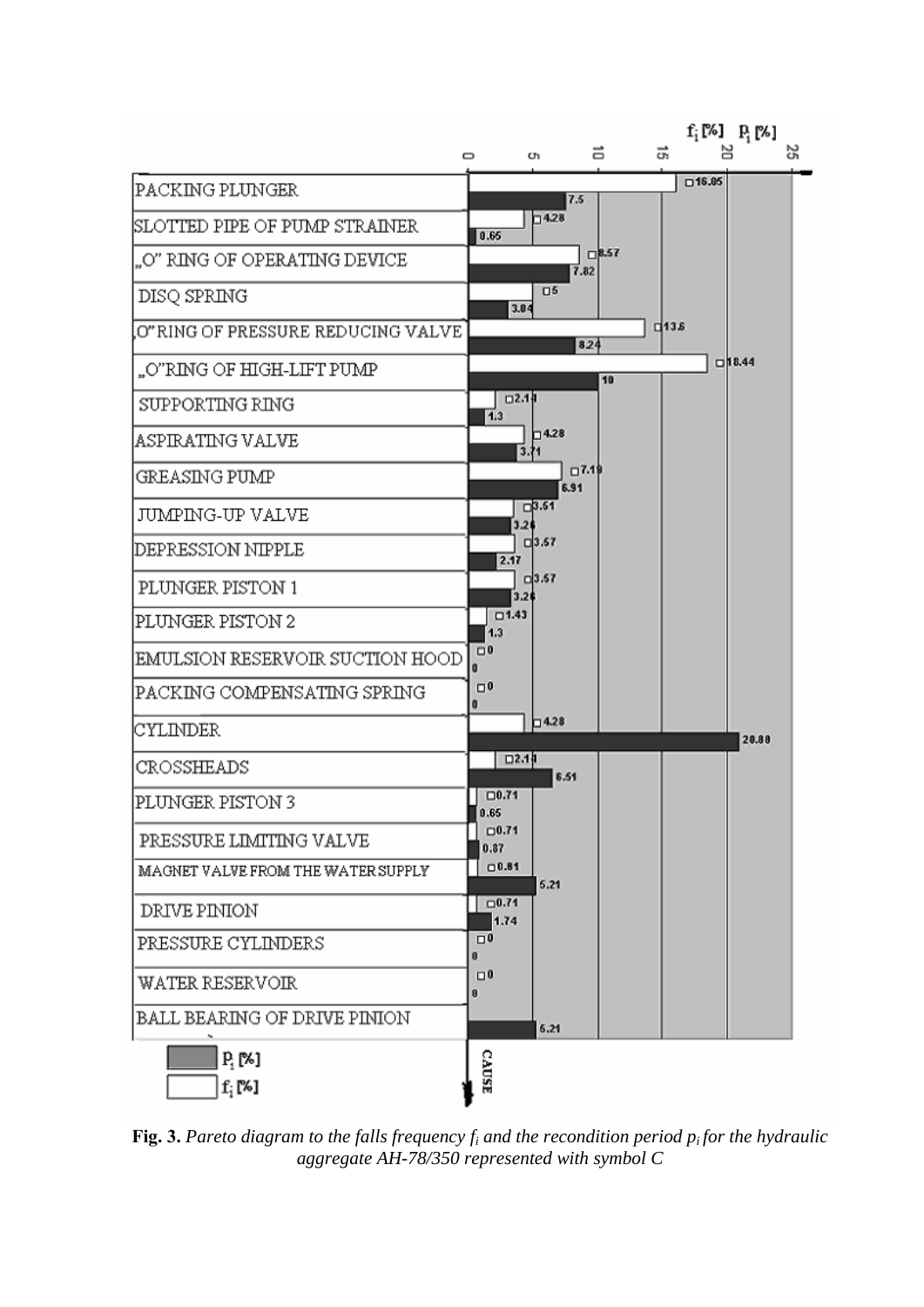For the hydraulic aggregate represented with the symbol C, the falls frequency diagrams and the recondition period frequency are presented in figure no. 3.

 It is observe that the biggest percents of the falls frequency is caused by the scored disturbances at: packing plunger (16,05%), "O" ring of the high pressure pump (18,44%); "O" ring at the pressure reducing valve (13,60%).

 High percents of the recondition period frequency can be found for the repair the following: cylinders (20,88%); "O" ring of the high pressure pump (10%); "O" ring at the pressure reducing valve (8,24%).

For all of the three hydraulic aggregate types the biggest percents of the falls frequency is caused by the scored disturbances at: packing plunger (16,39%), "O" ring of the high pressure pump (16,11%); "O" ring at the pressure reducing valve (13,10%). Else, it is observe that the same marks have presented the biggest falls frequency for all of the three hydraulic aggregate studied.

 Also, we can see that the biggest percents of the recondition period are for repair the following: cylinders  $(16,9\%)$ ; "O" ring of the high pressure pump  $(10,20\%)$ ; "O" ring at the pressure reducing valve (8,26%) and packing plunger (7,78%). It is observe that these four marks present the highest recondition period for all hydraulic aggregate studied in exploitation.

#### **2. RELIABILITY INDICATORS**

Based on data concerning to exploitation response of AH 78/350 hydraulic aggregate have been determined the reliability indicators: the mean time between failures (MTBF), the falls rate ( $\lambda$ ), the mean time repair (MTR), the repair rate ( $\mu$ ) and the availability rate ( $C_D$ ). The obtained values of all these indicators for the marks which have presented enough falls, are shown in table no. 1.

# **3. CONCLUSIONS REFERRING TO THE RELIABILITY OF THE HYDRAULIC AGGREGATE**

The falls frequency and the recondition period histograms allow us to discover the percent with which different marks disturbances from the function or in recondition period of AH 78/350 hydraulic aggregate.